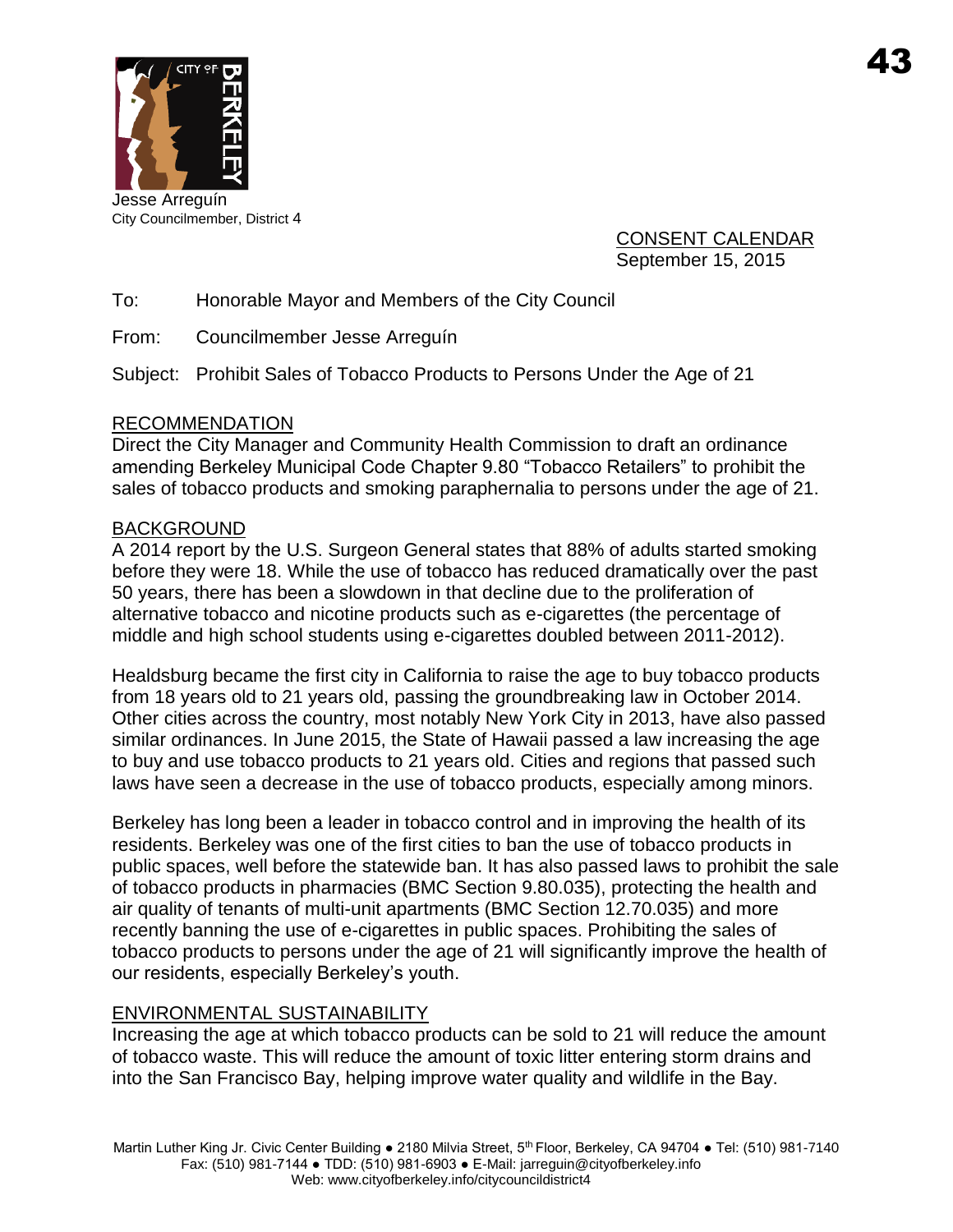FINANCIAL IMPLICATIONS Staff time

CONTACT PERSON Jesse Arreguin, Councilmember, District 4 (510) 981-7140

Attachments:

- 1: October 20, 2014 Report to Healdsburg City Council on Tobacco Ordinance
- 2. City of Healdsburg Ordinance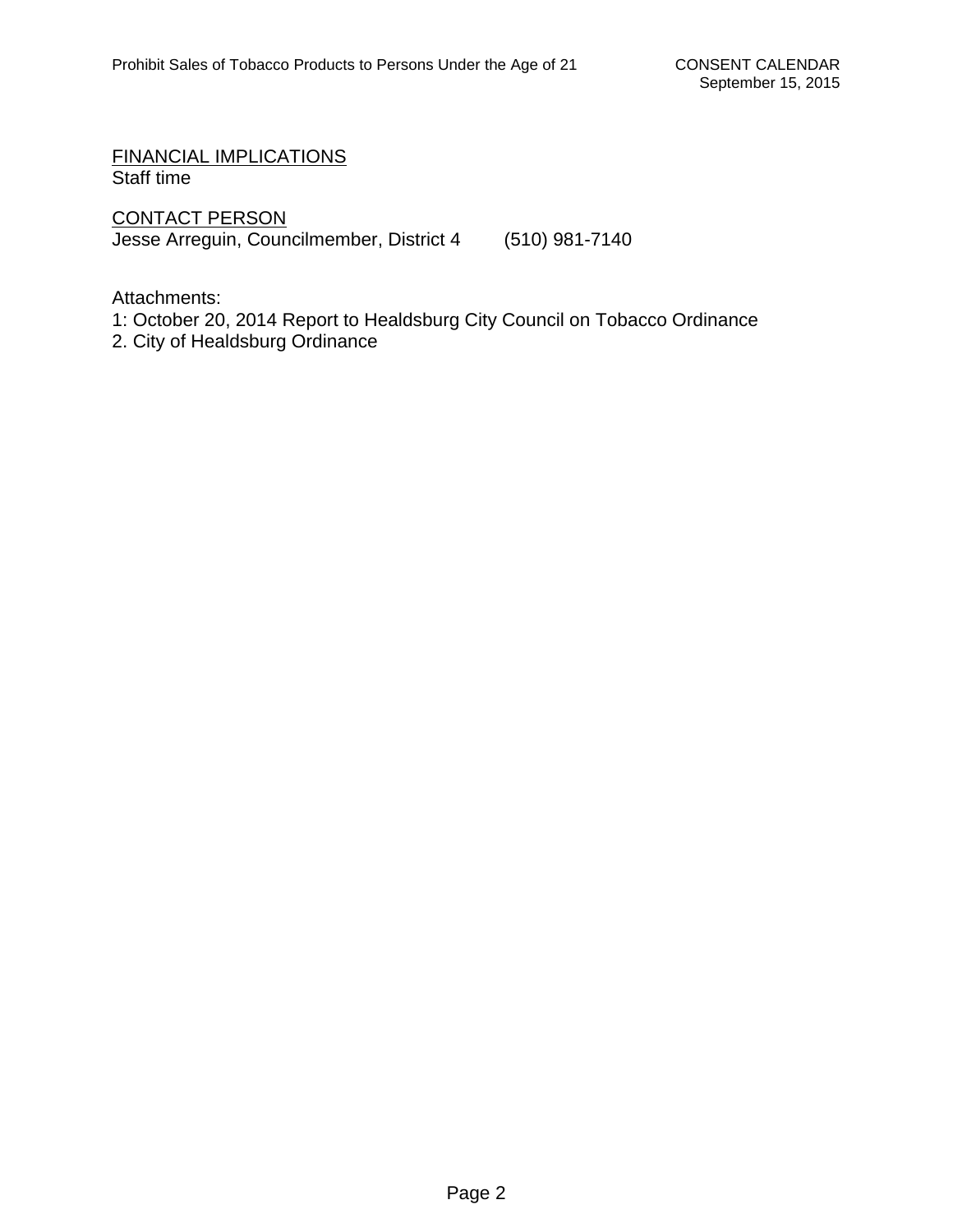

Meeting Date: October 20, 2014

Agenda Item No: 8.B.

Prepared By: Marjie Pettus, City Manager

#### REQUEST FOR CITY COUNCIL ACTION

#### SUBJECT:

Discussion and consideration of an ordinance to require a Tobacco Retailer License for the sale of tobacco and tobacco-related products and changing the age to purchase tobacco products to twenty one.

#### STRATEGIC INITIATIVE:

Quality of Life

#### RECOMMENDED ACTION(S):

Consider waiving full reading of the text and introducing for first reading an Ordinance revising the Healdsburg Municipal Code to amend Chapter 8.24, "Public Smoking and Tobacco Sales," and add Chapter 8.26 titled "Tobacco Retailers" requiring licensure of tobacco retailers and changing the age to purchase tobacco products to twenty one

#### BACKGROUND:

On October 7, 2013, the City Council received public comment about the negative health effects of tobacco smoking and the addictive nature of electronic cigarettes. Dr. David Anderson asked the Council to consider passing more restrictive rules pertaining to tobacco and tobacco related products. It was the Council's consensus to agendize the matter for further discussion at an upcoming meeting. On December 2, 2013, the City Council discussed possible amendments to the Healdsburg Municipal Code pertaining to the sale of tobacco products, e-cigarettes, and smoking. The City Attorney was asked to research if any other cities in California have adopted regulations that prohibit sales of tobacco products including e-cigarettes to anyone under the age of 21. Staff was directed to prepare an ordinance amending the City's ban on the smoking of tobacco products in public places (and certain places of employment) to include a ban on the use of e-cigarettes. The City Council adopted two smoking-related ordinances on April 21, 2014. One ordinance amended the municipal code to prohibit electronic smoking devices in public and places of employment. The second ordinance established a temporary moratorium for e-cigarette lounges and vapor bars. Subsequent to these actions the City Council, on a 4-1 vote, directed staff to return with an ordinance that would require a retail license to sell tobacco products and increase the age to acquire tobacco products.

#### DISCUSSION/ANALYSIS:

Approximately 480,000 people die in the United States from tobacco-related diseases every year, making tobacco use the nation's leading cause of preventable death. In California, the legislature has recognized the danger of tobacco use and has made reducing youth access to tobacco products a high priority. Nonprofit organizations and business groups have also called for more restrictions related to tobacco products. For example, the Tobacco Education and Research Oversight Committee for California, as well as the American Pharmacists Association, the California Pharmacists Association, and the California Medical Association have called for the adoption of state and local prohibitions of tobacco sales in drug stores and pharmacies. The City has a substantial interest in discouraging the illegal purchase of tobacco products by minors and protecting children from being lured into illegal activity through the misconduct of adults. Studies have shown that young adults aged 18 to 20 are more likely than adults over age 21 to purchase tobacco for minors. In addition, at least one study demonstrated that tobacco use among California youth and young adults would significantly decline over the next 50 years if the minimum purchase age were raised to 21. State law explicitly permits cities and counties to enact local tobacco retail licensing ordinances. It also allows for the suspension or revocation of the license for violation of any state tobacco control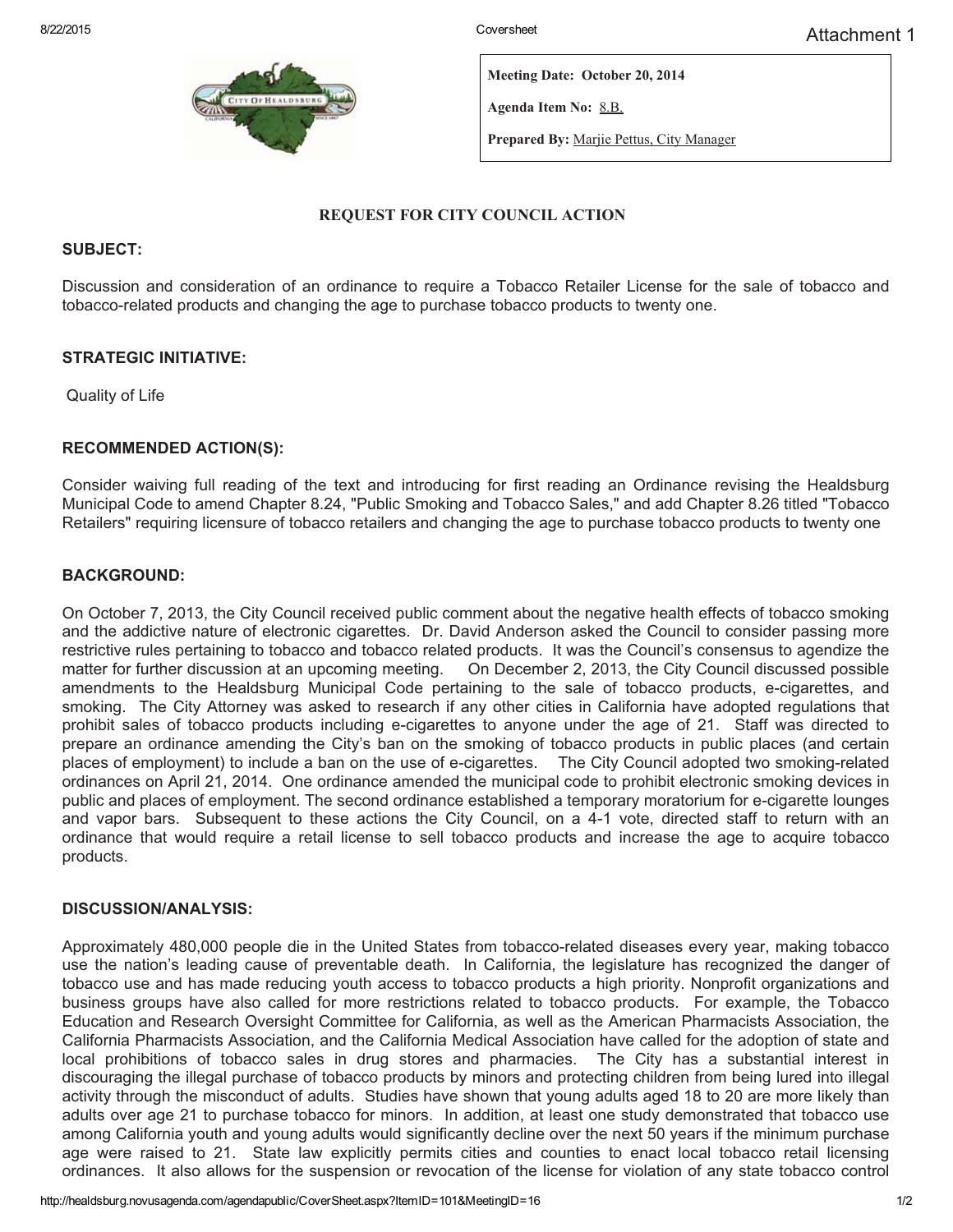8/22/2015 Coversheet

law. Currently there are over 100 cities and counties in California that have passed tobacco retailer licensing ordinances. These ordinances have dramatically reduced youth access to cigarettes.

The City Council finds that a local licensing system for tobacco retailers is appropriate to ensure that retailers comply with tobacco control laws and business standards of the City, to protect the health, safety, and welfare of our residents. It is believed that requiring Healdsburg retailers to acquire a tobacco retailer license to discourage violations of federal, state, and local tobacco-related laws will not unduly burden legitimate business activities of retailers who sell or distribute cigarettes or other tobacco products to adults.

Chapter 8.24 of the Healdsburg Municipal Code details the rules and regulations for public smoking and tobacco sales. To accomplish Council's intent to encourage responsible tobacco retailing and to discourage violations of tobaccorelated laws, especially those which prohibit or discourage the sale or distribution of tobacco and nicotine products to minors, the following revisions to the Healdsburg Municipal Code are proposed:

1. Amend Chapter 8.24 to only address public smoking; and

2. Add Chapter 8.26, entitled "Tobacco Retailers", which would include all the provisions regarding sale of tobacco products.

As proposed, this ordinance amendment:

- Requires all tobacco retailers to obtain and maintain a valid Tobacco Retailers License.
- States that a violation of the license will occur if any local, state, or federal law applicable to tobacco products, smoking paraphernalia, or tobacco retailing is violated.
- Prohibits licensees to sell, give, or in any way furnish tobacco products and smoking paraphernalia to another person who is under the age of 21. Prohibits self-service display for tobacco products.
- Prohibits the sale of tobacco products in any retail establishment with a pharmacy. Requires monitoring of this Chapter.
- Allows the City to establish a fee for the Tobacco Retailers License.
- Authorizes the suspension or revocation of the Tobacco Retailers License for violations of this Chapter.

### ENVIRONMENTAL ANALYSIS:

The ordinance requiring a retail license to sell tobacco products and increasing the age to purchase products to 21 is a matter of general policy making and has no potential for resulting in either a direct physical change in the environment, or a reasonably indirect physical change in the environment, and is therefore not a project for purposes of the California Environmental Quality Act and Title 14 of the California Code of Regulations and no further CEQA or environmental review is required.

#### FISCAL IMPACT:

The licensing process and annual inspection of businesses selling tobacco products is estimated to cost \$450 per business. These costs may be recovered in full by establishing a Tobacco Retailer License fee.

### ALTERNATIVES:

The City Council could request additional information and continue the consideration of the ordinance to a later date or decide not to adopt the ordinance.

#### ATTACHMENTS:

**Description** 

 $\mathbf D$ Proposed [Ordinance](http://healdsburg.novusagenda.com/agendapublic/AttachmentViewer.ashx?AttachmentID=201&ItemID=101)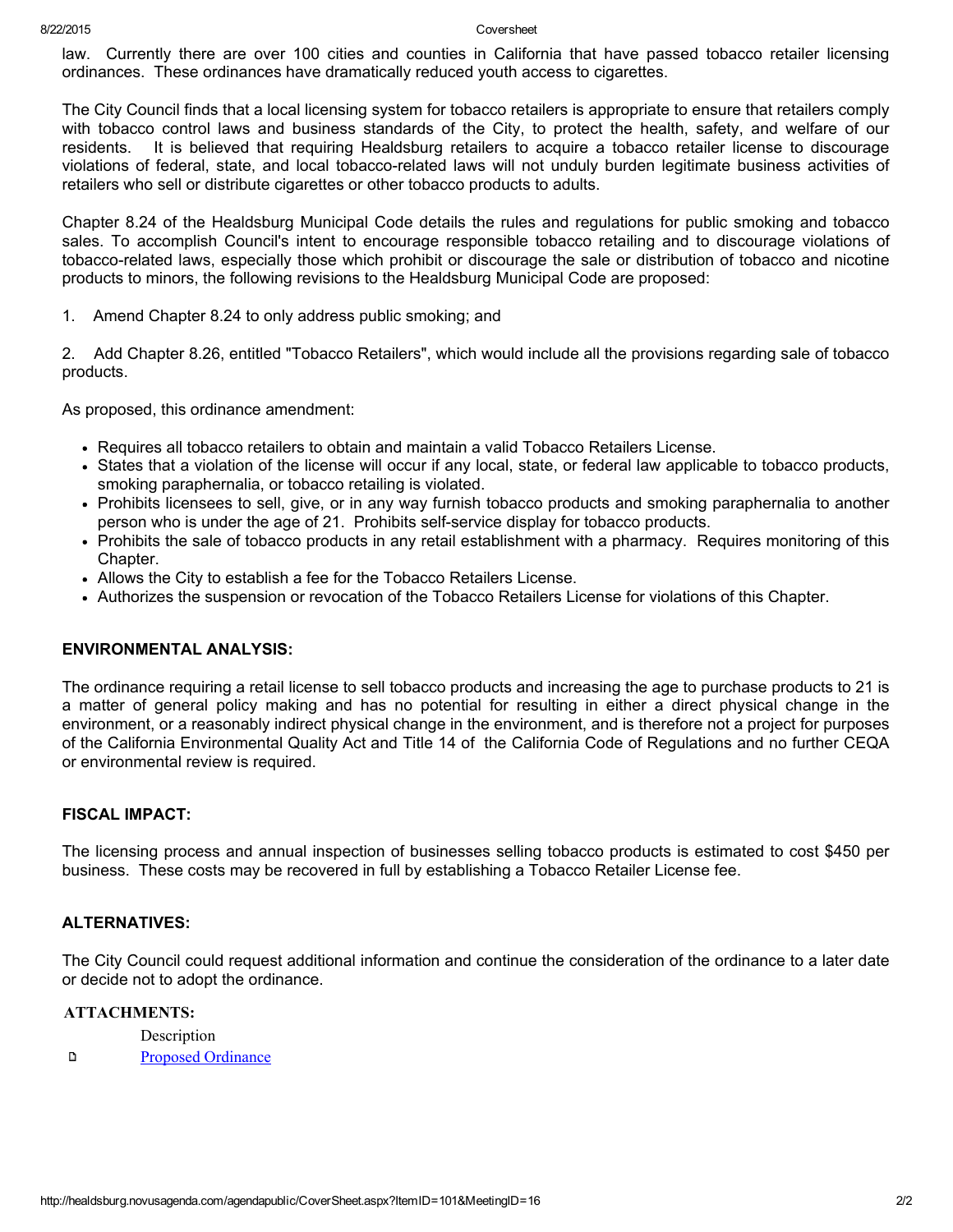#### **CITY OF HEALDSBURG**

#### ORDINANCE NO.

### AN ORDINANCE OF THE CITY COUNCIL OF THE CITY OF HEALDSBURG REVISING THE HEALDSBURG MUNICIPAL CODE TO AMEND CHAPTER 8.24, "PUBLIC SMOKING AND TOBACCO SALES" AND TO ADD CHAPTER 8.26 TITLED "TOBACCO RETAILERS" REQUIRING THE LICENSURE OF **TOBACCO RETAILERS**

WHEREAS, based in part on the information contained in this section, the City Council finds that the failure of tobacco retailers to comply with all tobacco control laws, particularly laws prohibiting the sale of tobacco products to minors, presents an imminent threat to the public health, safety, and welfare of the residents of the City of Healdsburg; and

WHEREAS, the City Council finds that a local licensing system for tobacco retailers is appropriate to ensure that retailers comply with tobacco control laws and business standards of the City, to protect the health, safety, and welfare of our residents; and

WHEREAS, approximately 480,000 people die in the United States from tobacco-related diseases every year, making tobacco use the nation's leading cause of preventable death; and

WHEREAS, the California Legislature has recognized the danger of tobacco use and has made reducing youth access to tobacco products a high priority; and

WHEREAS, State law explicitly permits cities and counties to enact local tobacco retail licensing ordinances, and allows for the suspension or revocation of a local license for a violation of any state tobacco control law (Cal. Bus. & Prof. Code § 22971.3); and

WHEREAS, California courts have affirmed the power of the City to regulate business activity to discourage violations of law. See, e.g., *Cohen v. Board of Supervisors*, 40 Cal. 3d 277 (1985); Bravo Vending v. City of Rancho Mirage, 16 Cal. App. 4th 383 (1993); Prime Gas, Inc. v. City of Sacramento, 184 Cal. App. 4th 697 (2010); and

WHEREAS, despite the State's and City's efforts to limit youth access to tobacco, minors are still able to access cigarettes; and

WHEREAS, over 100 cities and counties in California have passed tobacco retailer licensing ordinances in an effort to stop minors from using tobacco and such ordinances have dramatically reduced youth access to cigarettes; and

WHEREAS, a requirement for a tobacco retailer license will allow the City to regulate the operation of lawful businesses to discourage violations of federal, state, and local tobaccorelated laws and will not unduly burden legitimate business activities of retailers who sell or distribute cigarettes or other tobacco products to adults; and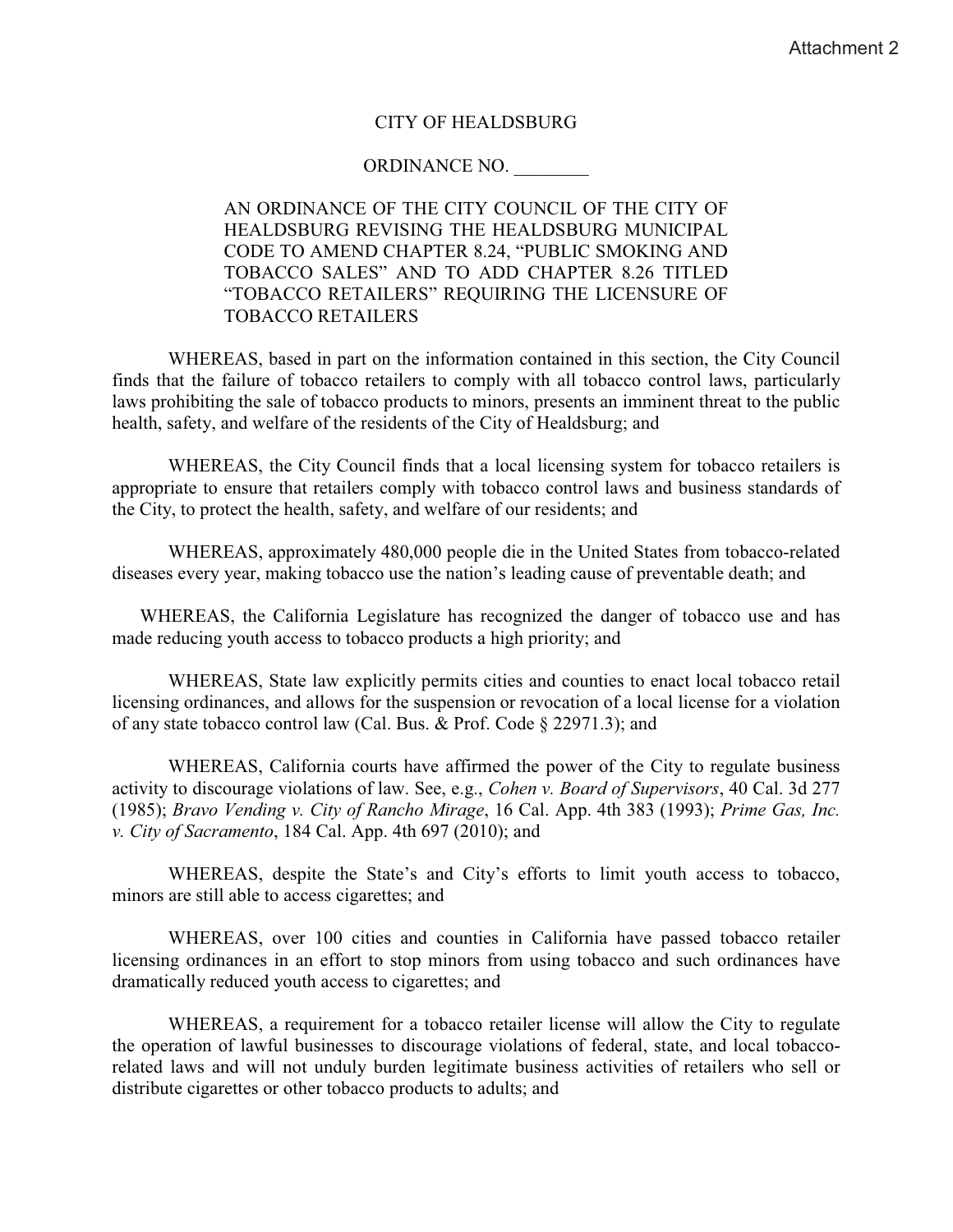WHEREAS, the City has a substantial interest in promoting compliance with federal, state, and local laws intended to regulate tobacco sales and use; discouraging the illegal purchase of tobacco products by minors; promoting compliance with laws prohibiting sales of cigarettes and tobacco products to minors; and finally, and most importantly, protecting children from being lured into illegal activity through the misconduct of adults; and

WHEREAS, studies have shown that young adults aged 18 to 20 are more likely than adults over age 21 to purchase tobacco for minors; and

WHEREAS, at least one study demonstrated that tobacco use among California youth and young adults would significantly decline over the next 50 years if the minimum purchase age were raised to 21; and

WHEREAS, The Tobacco Education and Research Oversight Committee for California, as well as the American Pharmacists Association, the California Pharmacists Association, and the California Medical Association have called for the adoption of state and local prohibitions of tobacco sales in drug stores and pharmacies; and

WHEREAS, it is the intent of the City Council, in enacting this ordinance, to ensure compliance with the business standards and practices of the City, to encourage responsible tobacco retailing and to discourage violations of tobacco-related laws, especially those which prohibit or discourage the sale or distribution of tobacco and nicotine products to minors, but not to expand or reduce the degree to which the acts regulated by federal or state law are criminally proscribed or to alter the penalties provided therein.

NOW, THEREFORE, the City Council of the City of Healdsburg does ordain as follows:

**SECTION 1.** Text of Amendment. Title 8 of the Healdsburg Municipal Code is hereby revised to amend Chapter 8.24, "Public Smoking and Tobacco Sales" and add Chapter 8.26, "Tobacco Retailers," as shown in Exhibit A attached hereto and incorporated herein by reference.

**SECTION 2.** Findings. The above recitals are hereby declared to be true and correct findings of the City Council of the City of Healdsburg.

**SECTION 3**. Severability. If any section, subsection, sentence, clause, phrase or word of this Ordinance is for any reason held to be invalid or unconstitutional by a decision of any court of competent jurisdiction or preempted by state legislation, such decision or legislation shall not affect the validity of the remaining portions of this Ordinance. The City Council of the City of Healdsburg hereby declares that it would have passed this Ordinance and each and every section, subsection, sentence, clause or phrase not declared invalid or unconstitutional without regard to any such decision or preemptive legislation.

**SECTION 4.** Compliance with the California Environmental Quality Act. The City Council finds that this Ordinance is not subject to the California Environmental Quality Act ("CEQA")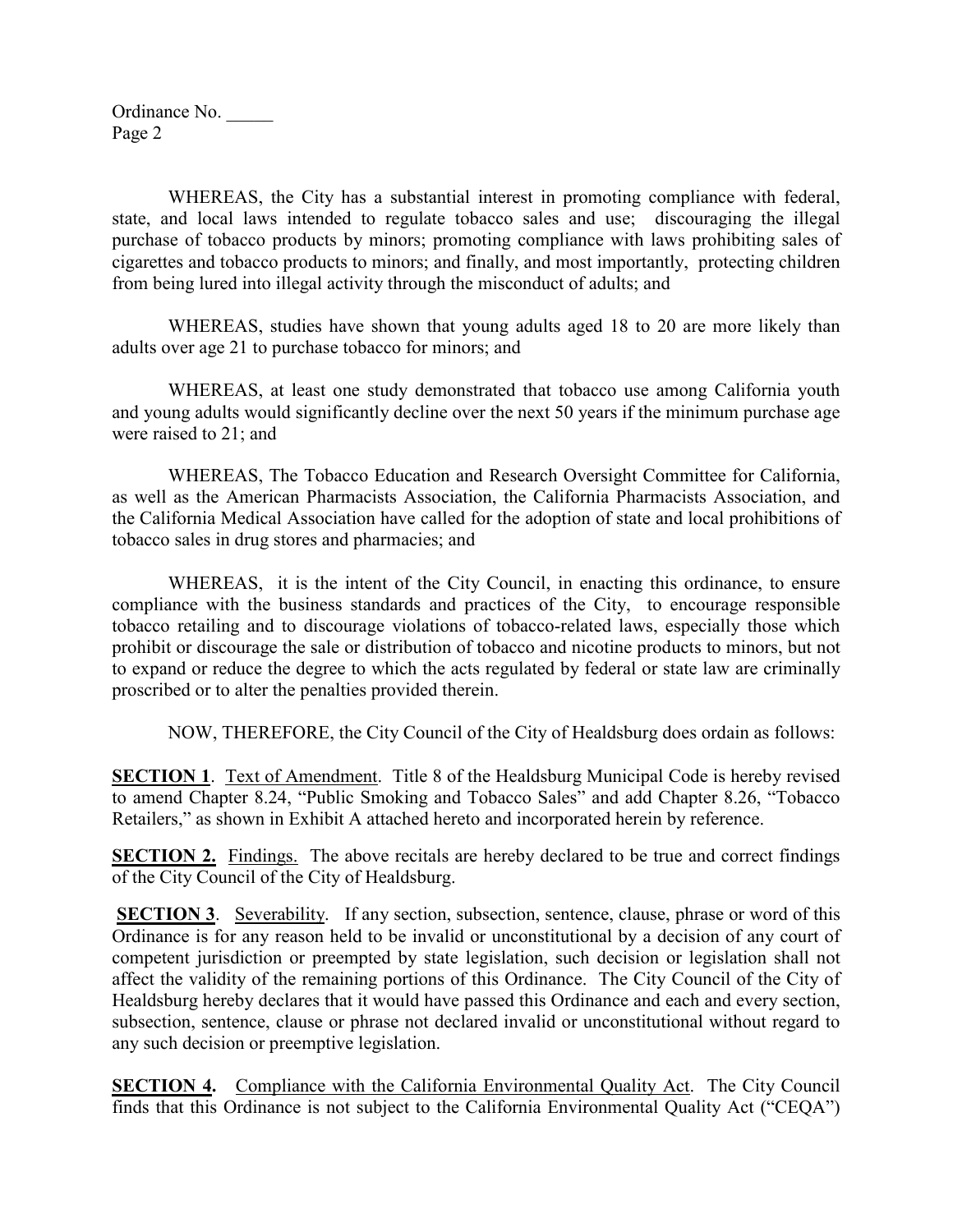pursuant to Sections 15060(c)(2) (the activity will not result in a direct or reasonably foreseeable indirect physical change in the environment) and  $15060(c)(3)$  (the activity is not a project as defined in Section 15378) of the CEQA Guidelines (Title 14, Chapter 3 of the California Code of Regulations) because it has no potential for resulting in physical change to the environment, either directly or indirectly.

**SECTION 5.** Effective date: This Ordinance of the City of Healdsburg shall be effective thirty (30) days after the date of its passage. Before expiration of fifteen (15) days after its passage, this ordinance or a summary thereof as provided in Government Code Section 36933, shall be published at least once in a newspaper of general circulation published and circulated in the City of Healdsburg, along with the names of the City Council voting for and against its passage.

INTRODUCED by the City Council of the City of Healdsburg on the 20th day of October, 2014 and PASSED and APPROVED on the \_\_\_\_day of \_\_\_\_\_\_\_, 2014 by the following vote:

AYES: Councilmembers: ( )

NOES: Councilmembers: ( )

ABSENT: Councilmembers: ( )

ABSTAINING: Councilmembers: ( )

SO ORDERED ATTEST

 $\overline{a}$ 

James D. Wood, Mayor Maria Curiel, City Clerk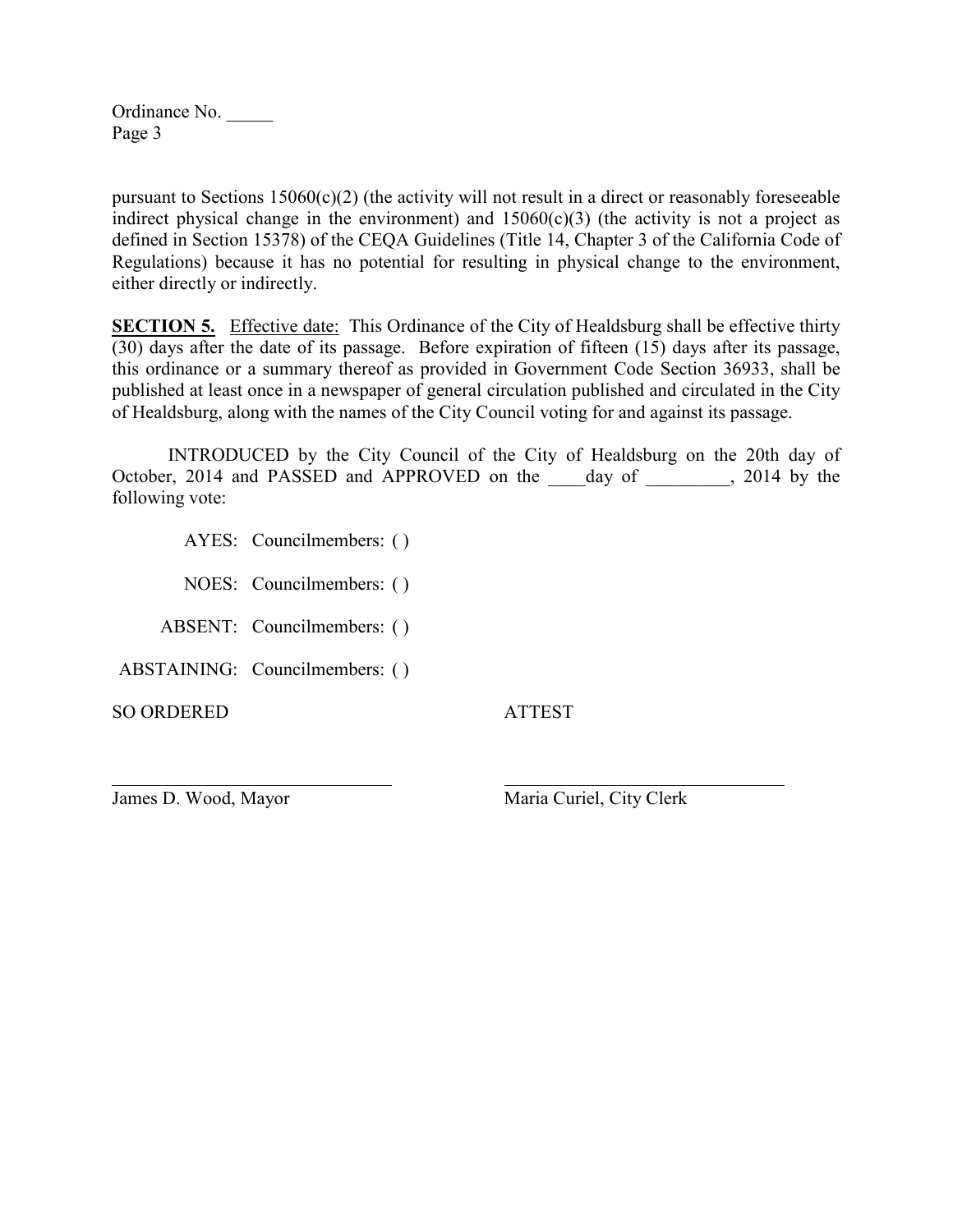Ordinance No. \_\_\_\_\_ Page 4

# **Exhibit A**

Added text shown with underlining; deleted text shown with strikeout

1. The title of Chapter 8.24 is amended as follows:

Chapter 8.24, Public Smoking and Tobacco Sales

2. Section 8.24.020 is amended as follows:

8.24.020 Definitions.

The following words and phrases, whenever used in this chapter, shall be construed as defined in this section, unless it is apparent from the context that they have a different meaning.

A. "Bar" means a separate establishment which is devoted to the serving of alcoholic beverages and in which the serving of food is incidental to the consumption of such beverages, including cocktail lounge or tavern. A bar, cocktail lounge, or tavern which is in the same building as and part of a restaurant is not considered under this definition of a bar, except if physically separated by full walls from the remaining room(s) of the restaurant and in which no person under the age of 18 years is allowed to enter, except to travel to restroom facilities or a nonbar portion of the restaurant.

B. "Business" means any sole proprietorship, partnership, joint venture, corporation or other business entity formed for profit-making purposes, including retail establishments where goods or services are sold, as well as professional corporations and other entities under which professional services are delivered.

C. "City" shall mean the City of Healdsburg.

D. "Electronic smoking device" means a device that can provide an inhalable dose of nicotine or other substances by delivering a vaporized solution.

E. "Employee" means any person who is employed by any employer in consideration for direct or indirect monetary wages or profit, including those employed full-time, parttime, temporarily or contracted for from a third party.

F. "Employer" means any person, partnership, corporation, or nonprofit entity who employs the services of four or more persons and includes the City of Healdsburg.

G. "Enclosed" means closed in by a roof and four or more connected, floor-to-ceiling walls with appropriate openings for ingress and egress. If an enclosed area is divided by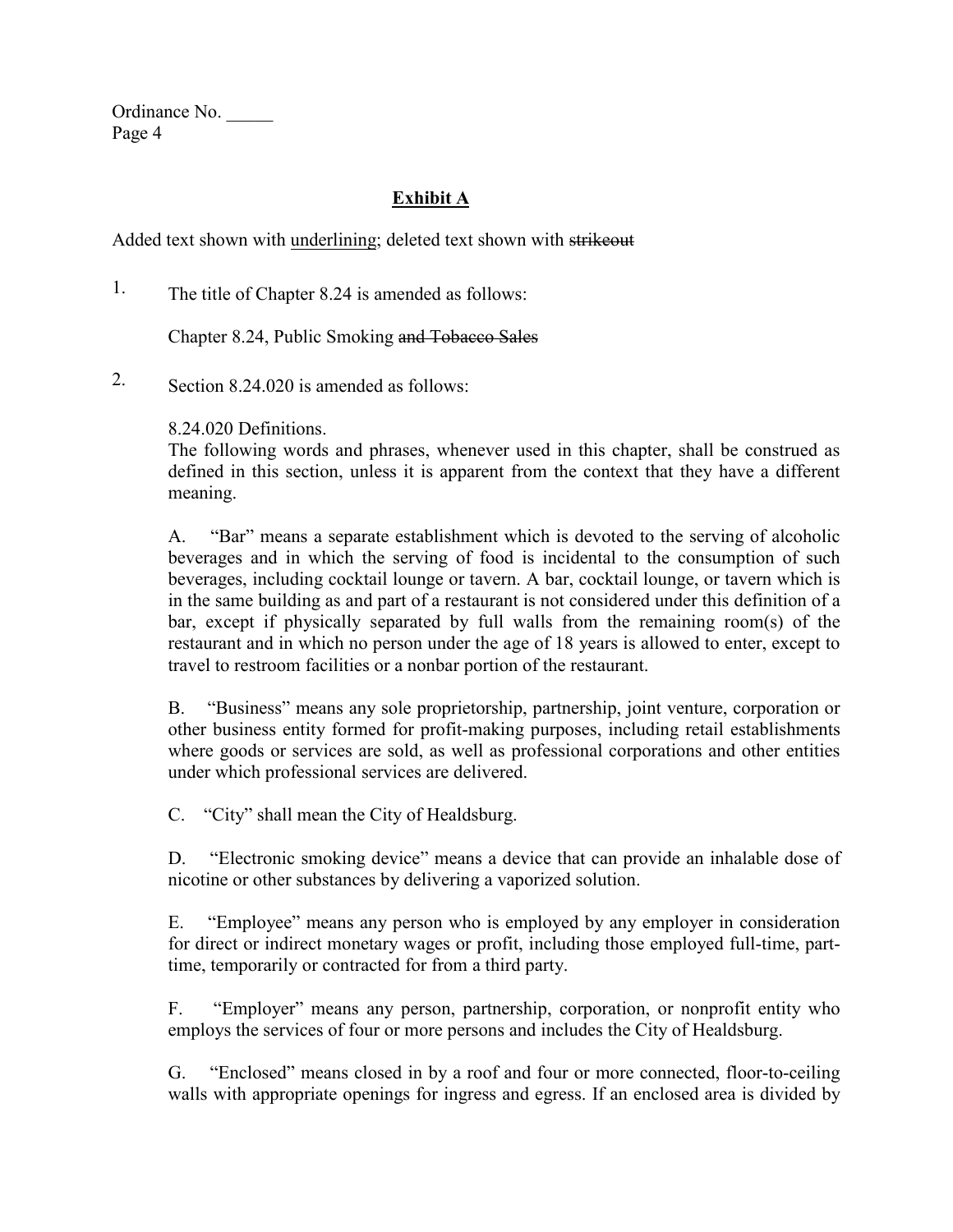Ordinance No. \_\_\_\_\_ Page 5

internal partial walls or other "office landscaping," it is still, in its entirety, enclosed.

H. "Minor" shall mean any individual who is less than 18 years of age.

I. "Nonprofit entity" means any corporation, unincorporated association or other entity created for charitable, philanthropic, educational, character-building, political, social or other similar purposes, the net proceeds from the operations of which are not for private financial gain. A public agency is not a "nonprofit entity" within the meaning of this chapter.

J. "Place of employment" means any enclosed area under the control of a public or private employer which employees normally frequent during the course of employment. A private residence is not a "place of employment" unless it is used as a child care or health care facility.

K. "Private function" means a gathering of persons for the purpose of deliberation, education, instruction, entertainment, amusement, or dining where membership or specific invitation is a prerequisite to entry and where such event is not intended for attendance by the public.

L. "Public place" means any enclosed area to which the public is invited or in which the public is permitted.

M. "Public recreation area" means a public park or other public recreation area within the City of Healdsburg including, but not limited to, the following: Badger Park, Barbieri Brothers Park, Byron Gibbs Park, Carson Warner Memorial Skatepark; Chamber of Commerce turf areas, Foss Creek Trail and Pathway, Giorgi Park, Healdsburg Plaza Park (perimeter sidewalks abutting Plaza Park are not subject to the "smoke-free" designation, except when a "special event" permit has been issued, as described below); the municipal swimming pool, the museum grounds located at 221 Matheson Street, Railroad Park located on Front Street, Recreation Park, including the concession stand and picnic areas, but not including the parking lot, West Plaza Park (but not including the parking lot areas at the West Plaza Park), Villa Chanticleer (but not including the parking lot areas at the Villa Chanticleer), and all athletic fields. With respect to Healdsburg Plaza, when a "special event" permit is issued by the community services department for an event to take place in Plaza Park and the event has fenced areas, the "smoke-free" designation shall extend to and include the entire fenced area, including closed streets and perimeter sidewalks that are within the fenced area.

N. "Restaurant" means any coffee shop, cafeteria, including private and public school cafeteria, sandwich stand, and any other eating establishment and associated outdoor eating area, which gives or offers for sale food to the public, guests, or employees, as well as kitchens in which food is prepared on the premises for serving elsewhere,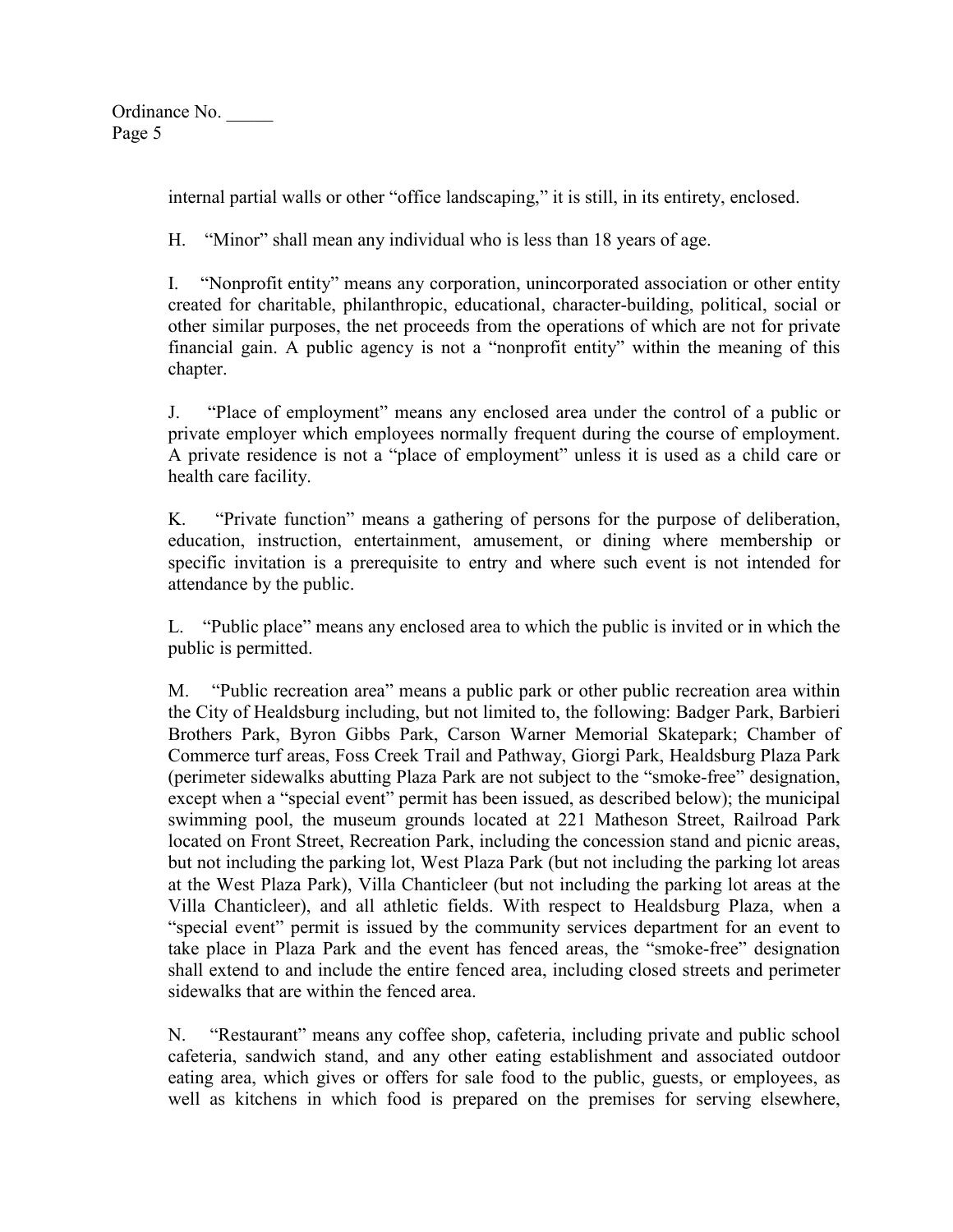including catering functions, except that the term "restaurant" shall not include a cocktail lounge or tavern if said cocktail lounge or tavern is a "bar" as defined in subsection (A) of this section.

O. "Self-service merchandising" means open display of tobacco products and point-ofsale tobacco-related promotional products and accessories that the public has access to without the intervention of an employee.

OP. "Service line" means any indoor line at which one or more persons are waiting for or receiving service of any kind, whether or not such service involves the exchange of money.

PQ. "Smoking" means inhaling or exhaling from, or burning or carrying, any lighted cigarette, cigar, pipe, weed, plant, or other combustible substance whose smoke is intended to be inhaled, or inhaling or exhaling from any electronic smoking device.

QR. "Sports arena" means an enclosed sports pavilion, gymnasium, health spa, boxing arena, swimming pool, roller and ice rink, bowling alley and other similar places where members of the general public assemble to either engage in physical exercise, participate in athletic competition or witness sports events.

RS. "Tobacco product" means tobacco and any substance containing tobacco, including, but not limited to, cigarettes, cigars, cigarillos, pipe tobacco, snuff, chewing tobacco, dipping tobacco, or any other form of tobacco which may be utilized for smoking, chewing, inhaling or other manner of ingestion; and any product or formulation of matter containing biologically active amounts of nicotine that is manufactured, sold, offered for sale, or otherwise distributed with the expectation that the product or matter will be introduced into the human body; but does not include any cessation product specifically approved by the United States Food and Drug Administration for use in treating nicotine or tobacco dependence.

ST. "Tobacco retailer" means any person or governmental entity that operates a store, stand, booth, concession, or other place at which sales of tobacco products are made to purchasers for consumption or use.

U. "Tobacco vending machine" means any electronic or mechanical device or appliance, the operation of which depends upon the insertion of money, whether in coin or paper currency, or other things representative of value, which dispenses or releases a tobacco product.

V. "Vendor-assisted" means that only a store employee has access to the tobacco product and assists the customer by supplying the product. The customer does not take possession of the product until it is purchased.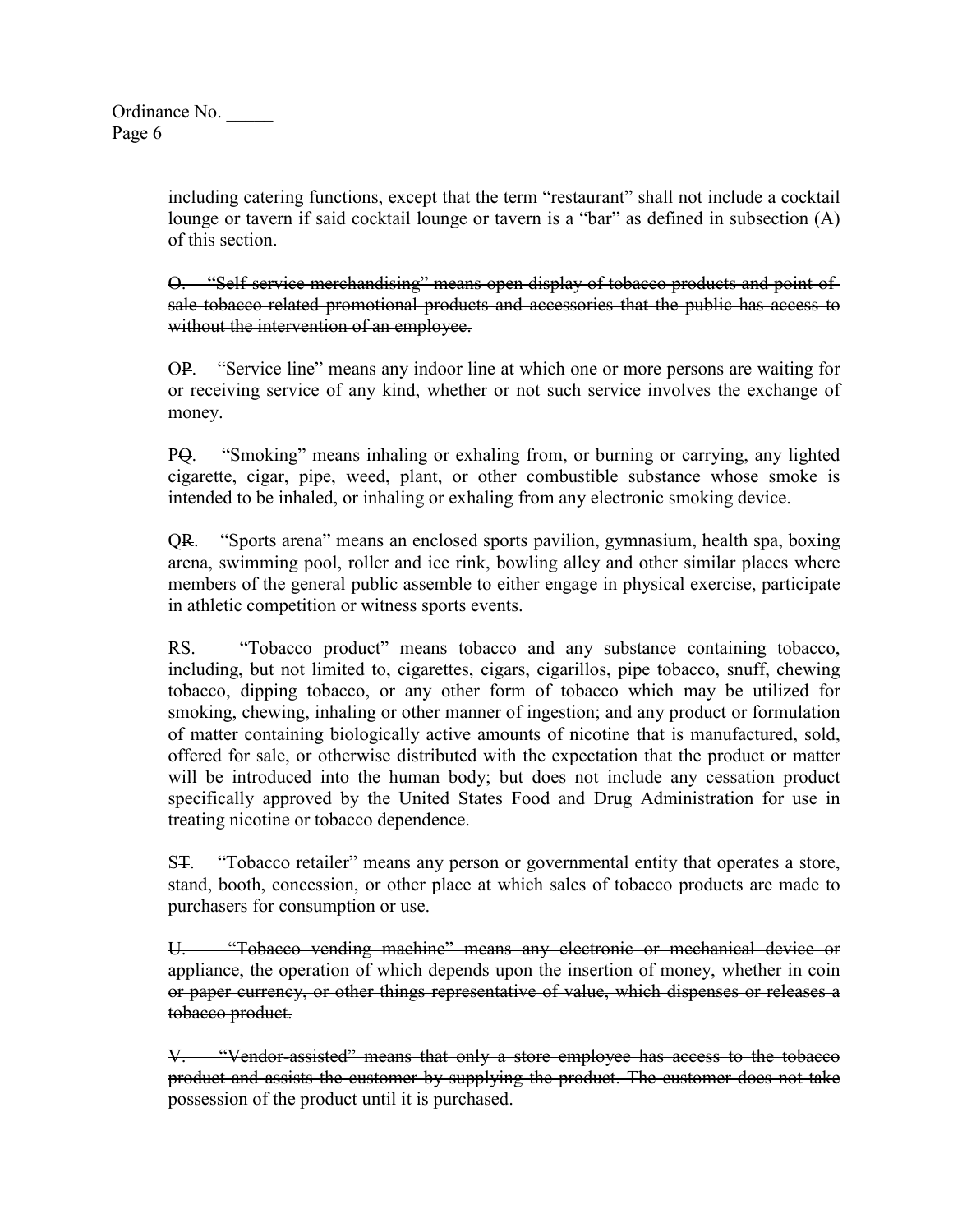Ordinance No. \_\_\_\_\_ Page 7

> TW. "Work area" or "workplace" means any area of a place of employment enclosed by floor-to-ceiling walls in which one or more employees are assigned to perform work for an employer.

3. Section 8.24.090 is deleted in its entirety as follows:

8.24.090 Regulating the manner of sale of tobacco products.

A. Any person, business, tobacco retailer or other establishment subject to this chapter shall post plainly visible notices at the point of purchase of tobacco products which comply with the provisions of California Penal Code Section 308(c) and California Business and Professions Code Section 22952(b), as either or both of those statutes may be amended from time to time.

B. No person, business, tobacco retailer, or owner, manager or operator of any establishment subject to this chapter shall sell, offer to sell or permit to be sold any tobacco product to an individual without requesting and examining identification establishing the purchaser's age as 18 years or more unless the seller has some reasonable basis for determining the buyer's age.

C. No person, business, or owner, manager, operator or employee of any establishment shall sell, permit to be sold, offer for sale or display for sale any tobacco product by means of self-service merchandising or by means other than vendor-assisted sales. Cartons of cigarettes, multi-packaged smokeless tobacco, cigars and pipe tobacco are exempt from this provision so long as these tobacco products are under constant direct sight surveillance of a store employee. These tobacco products shall be deemed to be under constant direct sight surveillance of an employee only if the tobacco products themselves (and not just the displays, racks, shelves, kiosks, etc., where the products are displayed) are in plain and full view of a store employee.

D. No person, business, or owner, manager, operator or employee of any establishment shall sell, offer for sale, or distribute any cigarette or other tobacco product by or from a vending machine or appliance, or any other coin-operated mechanical device designed or used for vending purposes.

4. A new title, Chapter 8.26 entitled "Tobacco Retailers" is added to Title 8 to read and provide as follows:

### **8.26.010. DEFINITIONS**

For the purpose of this chapter, the following words and phrases shall have the meanings respectively ascribed to them by this section.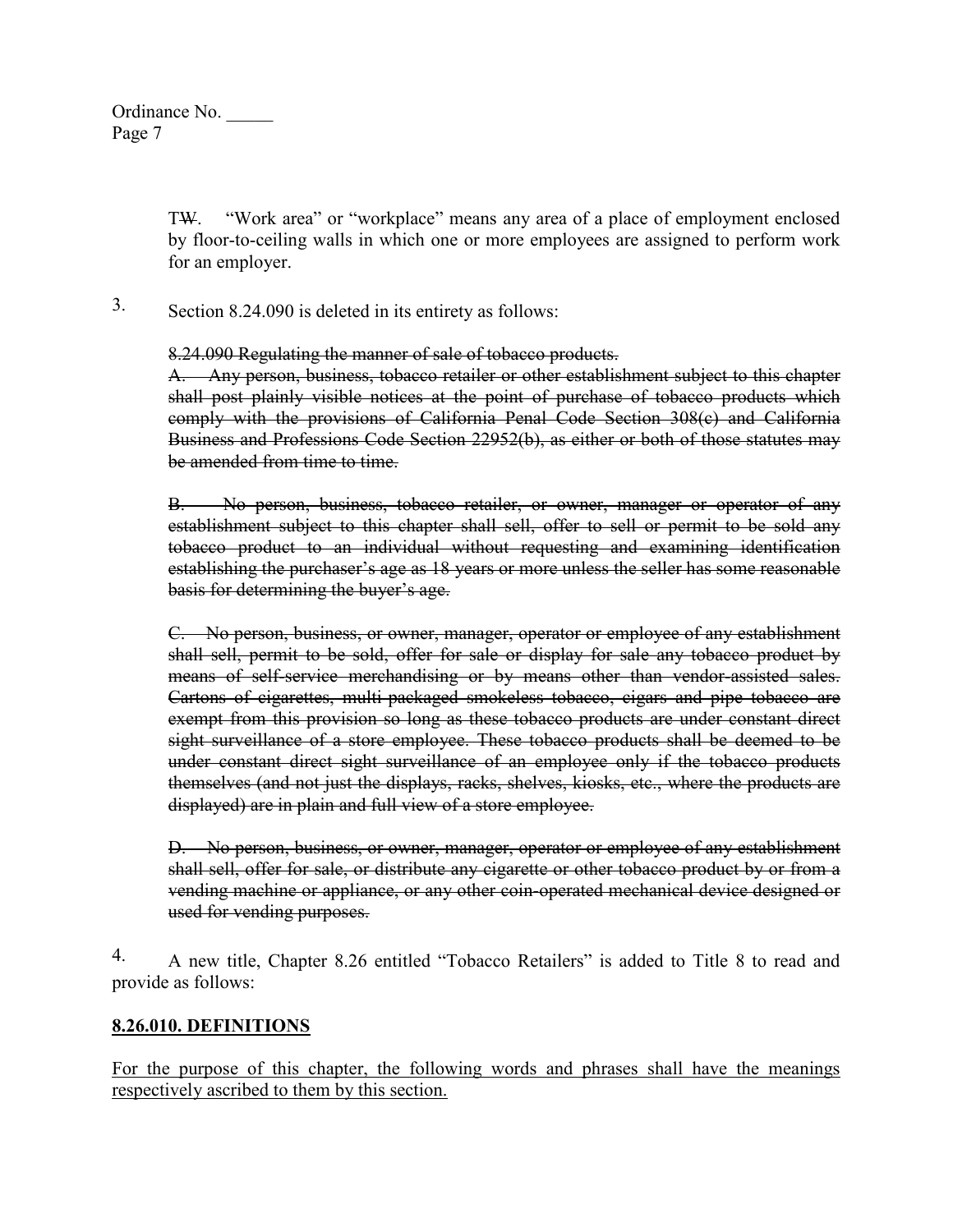- A. "Arm's length transaction" means a sale in good faith and for valuable consideration that reflects the fair market value in the open market between two informed and willing parties, neither of which is under any compulsion to participate in the transaction. A sale between relatives, related companies or partners, or a sale for which a significant purpose is avoiding the effect of violations of this chapter is not an arm's length transaction.
- B. "Department" means the City of Healdsburg Police Department, and any agency or person designated by the department to enforce or administer the provisions of this chapter.
- C. "Electronic smoking device" means an electronic and/or battery-operated device, the use of which may resemble smoking, which can be used to deliver an inhaled dose of nicotine or other substances. "Electronic smoking device" includes any such electronic smoking device, whether manufactured, distributed, marketed, or sold as an electronic cigarette, an electronic cigar, an electronic cigarillo, an electronic pipe, an electronic hookah, or any other product name or descriptor. "Electronic smoking device" does not include any product specifically approved by the United States Food and Drug Administration for use in the mitigation, treatment, or prevention of disease.
- D. "Electronic smoking device paraphernalia" means cartridges, cartomizers, e-liquid, smoke juice, tips, atomizers, electronic smoking device batteries, electronic smoking device chargers, and any other item specifically designed for the preparation, charging, or use of electronic smoking devices.
- E. "Proprietor" means a person with an ownership or managerial interest in a business. An ownership interest shall be deemed to exist when a person has a ten percent (10%) or greater interest in the stock, assets, or income of a business other than the sole interest of security for debt. A managerial interest shall be deemed to exist when a person can or does have or share ultimate control over the day-to-day operations of a business.
- F. "Self-service display" means the open display or storage of tobacco products or smoking paraphernalia in a manner that is physically accessible in any way to the general public without the assistance of the retailer or employee of the retailer and a direct person-to-person transfer between the purchaser and the retailer or employee of the retailer. A tobacco vending machine is a form of self-service display.
- G. "Smoking paraphernalia" means tobacco paraphernalia, electronic smoking devices, and electronic smoking device paraphernalia.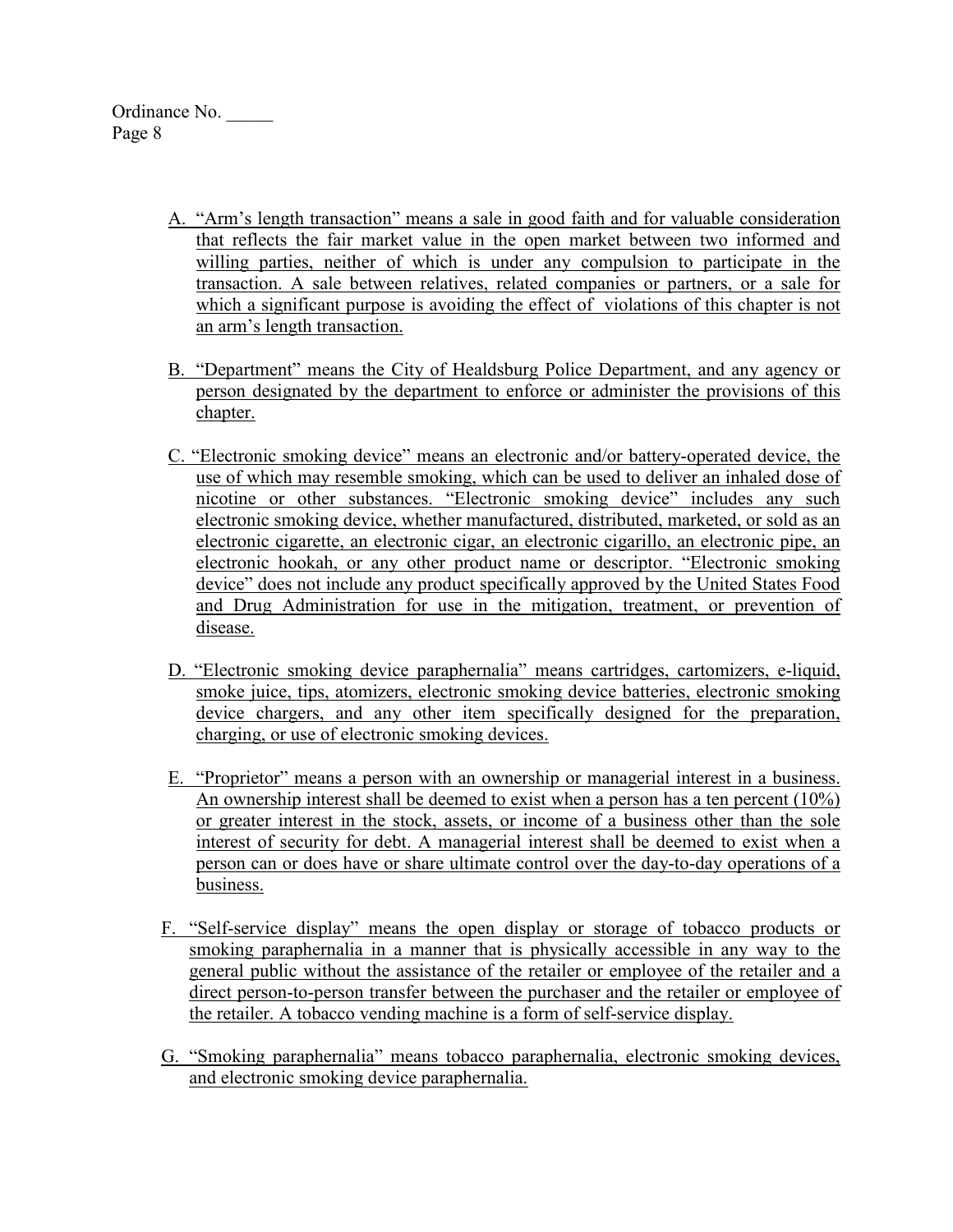- H. "Tobacco paraphernalia" means cigarette papers or wrappers, pipes, cigarette rolling machines, and any other item designed for the consumption or preparation of tobacco products.
- I. "Tobacco product" means any product that contains tobacco, is derived from tobacco, or contains synthetically produced nicotine and is intended for human consumption, including but not limited to, .electronic smoking devices, single packaged tobacco products and flavored products. "Tobacco product" does not include any cessation product specifically approved by the United States Food and Drug Administration for use in treating nicotine or tobacco dependence.
- J. "Tobacco retailer" means any person who sells, offers for sale, or does or offers to exchange for any form of consideration, tobacco, tobacco products or smoking paraphernalia. "Tobacco retailing" shall mean the doing of any of these things. This definition is without regard to the quantity of tobacco, tobacco products, or smoking paraphernalia sold, offered for sale, exchanged, or offered for exchange.
- K. "Tobacco vending machine" means any electronic or mechanical device or appliance, the operation of which depends upon the insertion of money, whether in coin or paper currency, or other things representative of value, which dispenses or releases a tobacco product.

# **8.26.020 REQUIREMENTS AND PROHIBITIONS**

- A. It shall be unlawful for any person to act as a tobacco retailer in the City without first obtaining and maintaining a valid tobacco retailer's license pursuant to this chapter for each location at which that activity is to occur. Tobacco retailing without a valid tobacco retailer's license is a nuisance as a matter of law.
- B. In the course of tobacco retailing or in the operation of the business or maintenance of the location for which a license issued, it shall be a violation of this chapter for a licensee, or any of the licensee's agents or employees, to violate any local, state, or federal law applicable to tobacco products, smoking paraphernalia, or tobacco retailing.
- C. Each tobacco retailer license shall be prominently displayed in a publicly visible location at the licensed location.
- D. A tobacco retailer shall post plainly visible notices at the point of purchase of tobacco products which comply with the provisions of California Penal Code Section 308(c) and California Business and Professions Code Section 22952(b), as either or both of those statutes may be amended from time to time.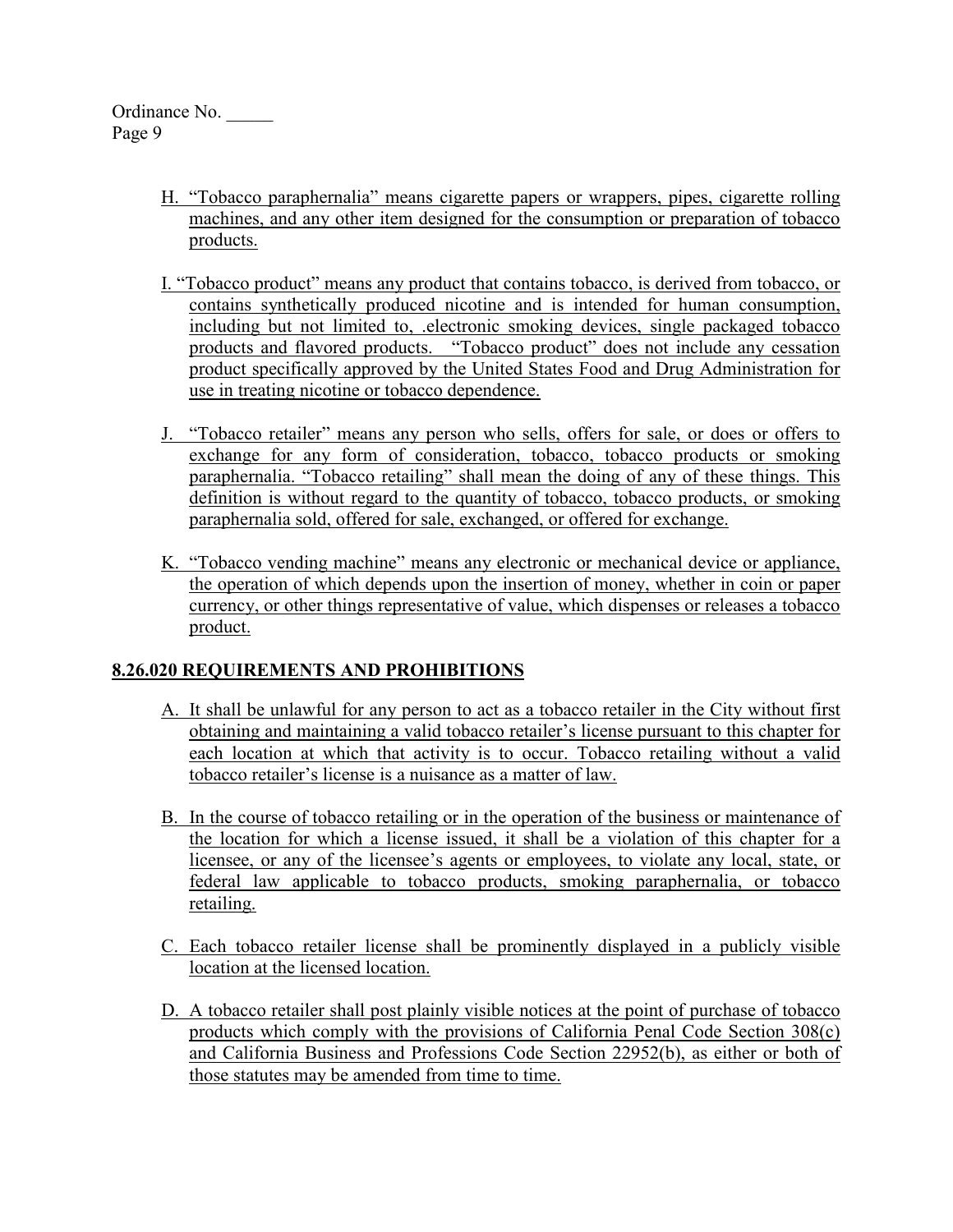- E. It shall be a violation of this chapter for any licensee or any of the licensee's agents or employees to sell, give, or in any way furnish to another person who is under the age of 21 years, any tobacco product or smoking paraphernalia.
- F. No person engaged in tobacco retailing shall sell or transfer a tobacco product or smoking paraphernalia to another person who appears to be under the age of twentyseven (27) years without first examining the identification of the recipient to confirm that the recipient is at least 21 years of age.
- G. No person who is younger than the age of 21 years shall engage in tobacco retailing; provided, however, that a person under the age of 21 years may engage in tobacco retailing: (1) if under the continuous supervision of a person 21 years of age or older; and (2) only when directly observable by such person 21 years of age or older.
- H. Tobacco retailing by means of a self-service display is prohibited.
- I. A tobacco retailer or proprietor without a valid tobacco retailer license, including, for example, a person whose license has expired or been suspended or revoked:
	- 1. Shall keep all tobacco products and smoking paraphernalia out of public view. The public display of tobacco products or smoking paraphernalia in violation of this provision shall constitute tobacco retailing without a license in violation of HMC 8.26.020(a); and
	- 2. Shall not display any advertisement relating to tobacco products or smoking paraphernalia that promotes the sale or distribution of such products from the tobacco retailer's location or that could lead a reasonable consumer to believe that such products can be obtained at that location.
- J. No license may issue to authorize tobacco retailing at other than a fixed location. For example, tobacco retailing by persons on foot or from vehicles is prohibited.
- K. No license may be issued to authorize tobacco retailing in a pharmacy. For the purposes of this subsection, "pharmacy" means any retail establishment in which the profession of pharmacy is practiced by a pharmacist licensed by the State of California in accordance with the Business and Professions Code and where prescription pharmaceuticals are offered for sale, regardless of whether the retail establishment sells other retail goods in addition to prescription pharmaceuticals.

# **8.26.030. APPLICATION PROCEDURE.**

A. Application for a tobacco retailer's license shall be submitted in the name of each proprietor proposing to engage in tobacco retailing and shall be signed by each proprietor or an authorized agent thereof. All applications shall be submitted on a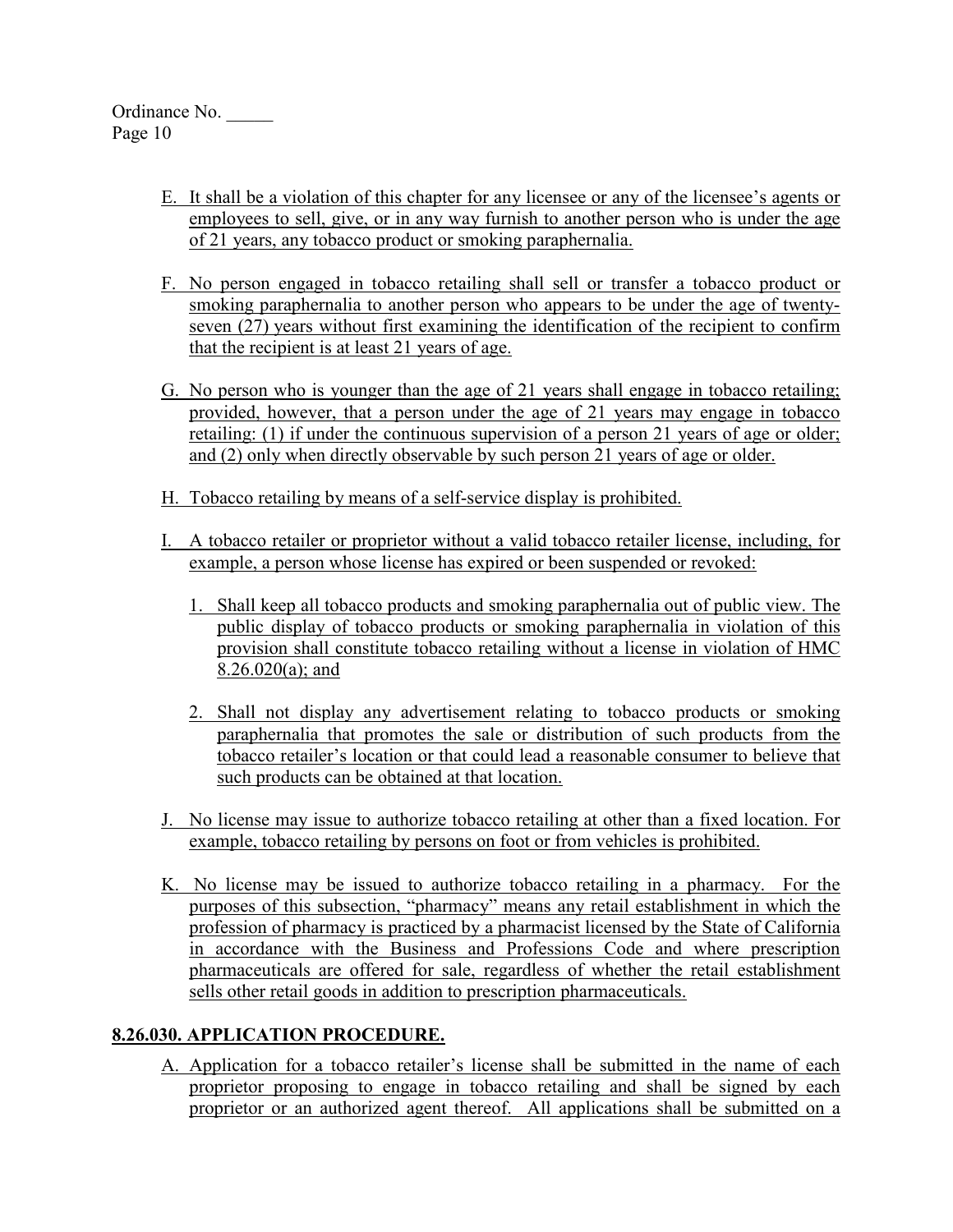form supplied by the department and shall contain the following information:

- 1. The name, address, and telephone number of each proprietor of the business seeking a license.
- 2. The business name, address, and telephone number of the single fixed location for which a license is sought.
- 3. A single name and mailing address authorized by each proprietor to receive all communications and notices (the "authorized address") required by, authorized by, or convenient to the enforcement of this chapter. If an authorized address is not supplied, each proprietor shall be understood to consent to the provision of notice at the business address specified in subparagraph (2) above.
- 4. Proof that the location for which a tobacco retailer's license is sought has been issued a valid state tobacco retailer's license by the California Board of Equalization.
- 5. Whether or not any proprietor or any agent of the proprietor has admitted violating, or has been found to have violated, this chapter or any other local, state or federal law governing tobacco products or tobacco retailers and, if so, the dates and locations of all such violations within the previous five years.
- 6. Whether or not any proprietor has previously been issued a license pursuant to this chapter that is, or was at any time, suspended or revoked, and if so, the dates of the suspension period or the date of revocation.
- 7. Such other information as the department deems necessary for the administration or enforcement of this chapter as specified on the application form required by this section.
- B. It is the responsibility of each proprietor to be informed regarding all laws applicable to tobacco retailing, including those laws affecting the issuance of a tobacco retailer's license. No proprietor may rely on the issuance of a license as a determination by the City that the proprietor has complied with all laws applicable to tobacco retailing. A license issued contrary to this chapter, contrary to any other law, or on the basis of false or misleading information supplied by a proprietor shall be revoked pursuant to HMC 8.26.100. Nothing in this chapter shall be construed to vest in any person obtaining and maintaining a tobacco retailer's license any status or right to act as a tobacco retailer in contravention of any provision of law.
- C. A licensed tobacco retailer shall inform the department in writing of any change in the information submitted on an application for a tobacco retailer's license within ten (10)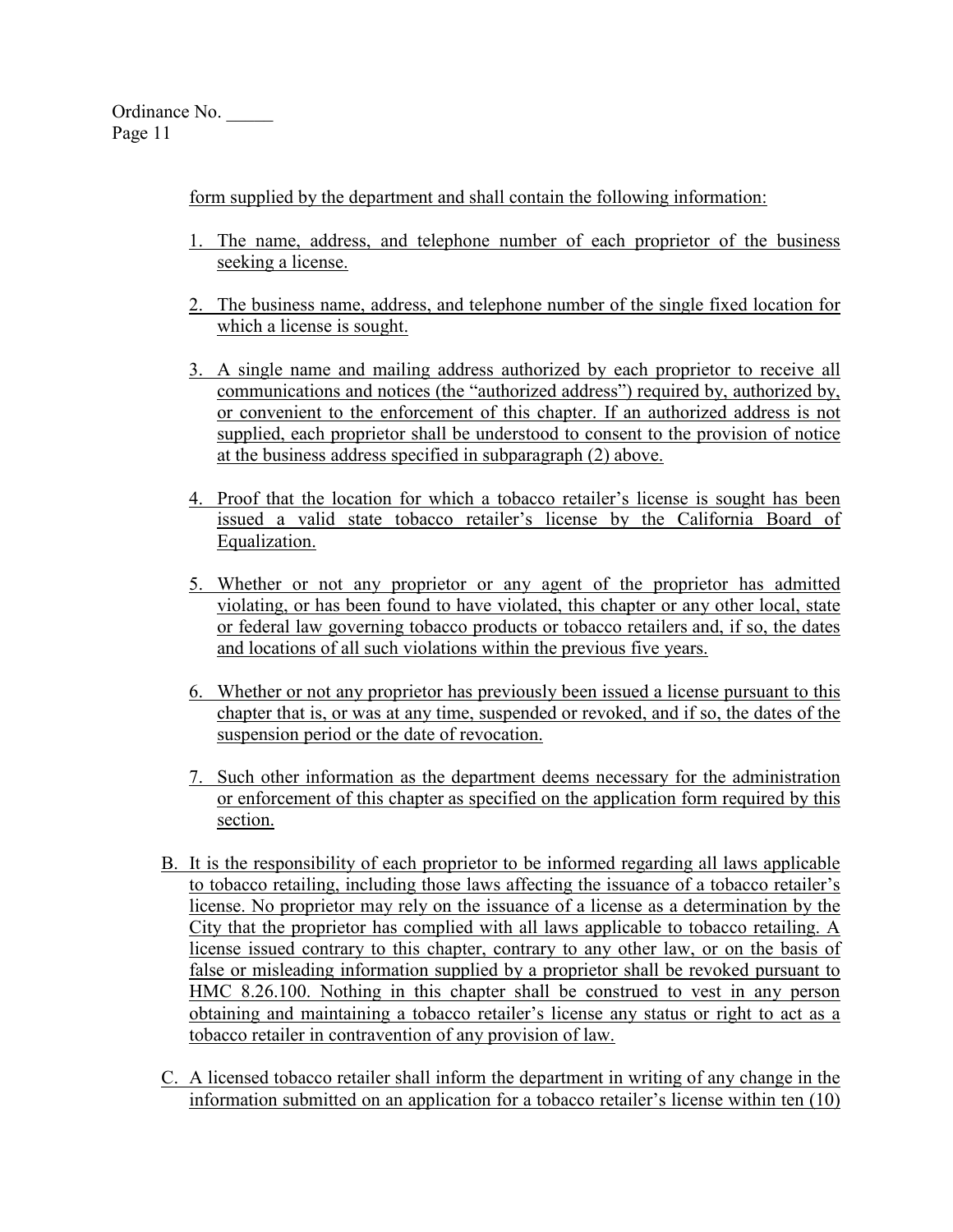business days of a change.

### **8.26.040. ISSUANCE OF LICENSE.**

Upon the receipt of a complete application for a tobacco retailer's license and the license fee required by this chapter, the department shall issue a license unless substantial evidence demonstrates that one or more of the following bases for denial exists:

- A. The application is incomplete or the information presented in the application is inaccurate or false. Intentionally supplying inaccurate or false information shall be a violation of this chapter.
- B. The application seeks authorization for tobacco retailing at an address that appears on a license that is suspended, has been revoked, or is subject to suspension or revocation proceedings for violation of any of the provisions of this chapter; provided, however, this subparagraph shall not constitute a basis for denial of a license if either or both of the following apply:
	- 1. The applicant provides the department with documentation demonstrating that the applicant has acquired or is acquiring the premises or business in an arm's length transaction.
	- 2. It has been more than five years since the most recent license for thatlocation was revoked.
- C. The application seeks authorization for tobacco retailing that is prohibited pursuant to this chapter (e.g., mobile vending), that is unlawful pursuant to this code , or other local, state or federal law.

# **8.26.050. LICENSE RENEWAL AND EXPIRATION.**

- A. A tobacco retailer's license is invalid if the appropriate fee has not been timely paid in full or if the term of the license has expired. The term of a tobacco retailer license is one year. Each tobacco retailer shall submit an application for the renewal of his or her tobacco retailer's license and the license fee no later than thirty (30) days prior to expiration of the term of the license.
- B. A tobacco retailer's license that is not timely renewed shall expire at the end of its term. To reinstate a license that has expired, or to renew a license not timely renewed pursuant to subparagraph (a), the proprietor must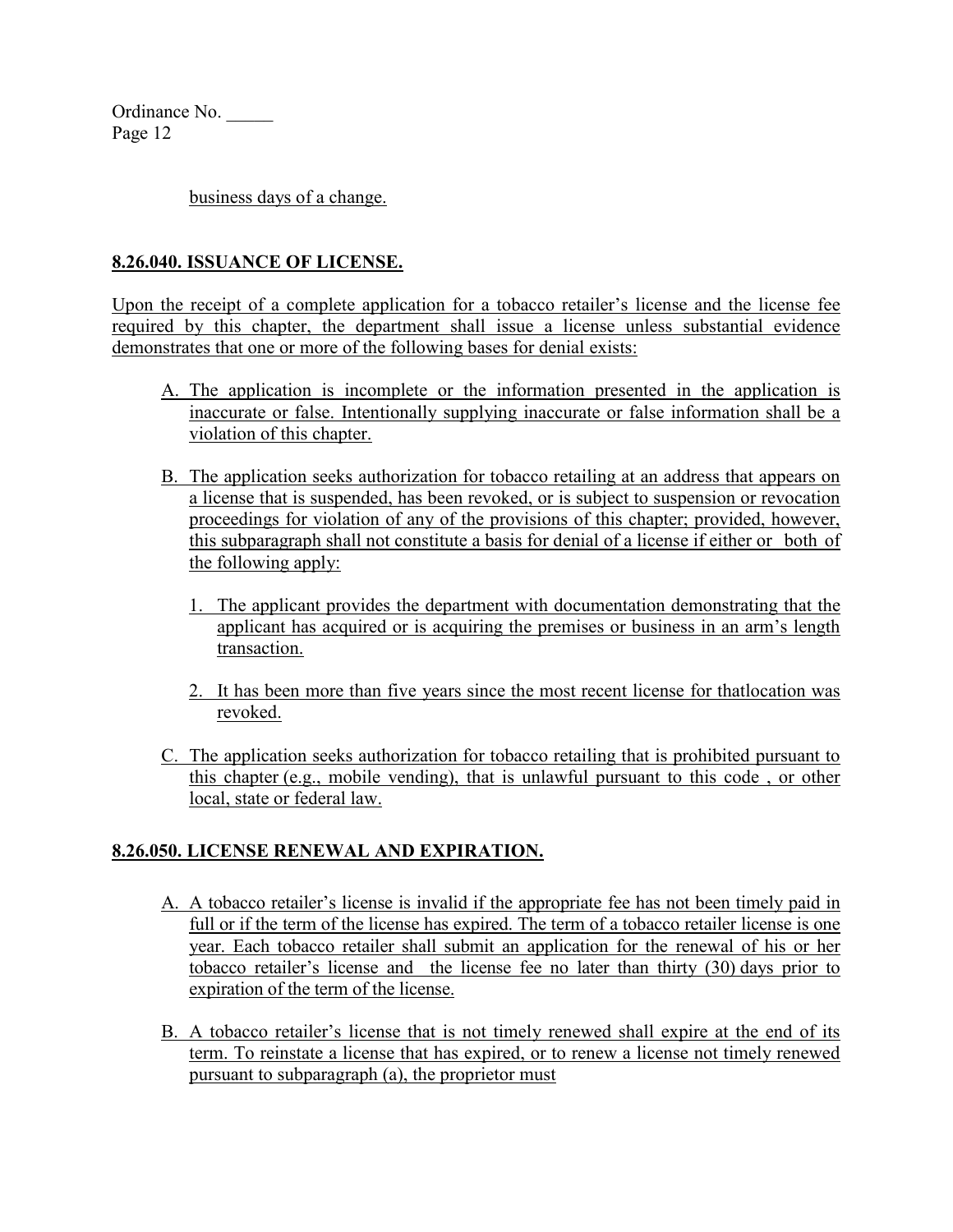- 1. Submit the license fee and a new application form; and
- 2. Submit a signed affidavit affirming that the proprietor has not sold and will not sell any tobacco product or smoking paraphernalia after the license expiration date and before the license is renewed.

# **8.26.060. LICENSES NONTRANSFERABLE.**

A tobacco retailer's license may not be transferred from one person to another or from one location to another. A new tobacco retailer's license is required whenever a tobacco retailing location has a change in proprietor(s) or a tobacco retailer changes its business location.

# **8.26.070. LICENSE CONVEYS A LIMITED, CONDITIONAL PRIVILEGE.**

Nothing in this chapter shall be construed to grant any person obtaining and maintaining a tobacco retailer's license any status or right other than the limited conditional privilege to act as a tobacco retailer at the location in the City identified on the face of the permit. For example, nothing in this chapter shall be construed to render inapplicable, supersede, or apply in lieu of, any other provision of applicable law, including but not limited to, any provision of this code , or any condition or limitation on smoking in an enclosed place of employment pursuant to California Labor Code section 6404.5. For example, obtaining a tobacco retailer's license does not make the retailer a "retail or wholesale tobacco shop" for the purposes of California Labor Code section 6404.5.

# **8.26.080. FEE FOR LICENSE.**

The fee to issue or to renew a tobacco retailer's license shall be established by resolution of the City. The fee shall be calculated so as to recover the cost of administration and enforcement of this chapter, including, for example, issuing a license, administering the license program, retailer education, retailer inspection and compliance checks, documentation of violations, and prosecution of violators, but shall not exceed the cost of the regulatory program authorized by this chapter. All fees and interest upon proceeds of fees shall be used exclusively to fund the program. Fees are nonrefundable except as may be required by law.

# **8.26.090. COMPLIANCE MONITORING.**

- A. Compliance with this chapter shall be monitored by the department . The City may designate any number of additional persons to monitor compliance with this chapter.
- B. The department or other person designated to enforce the provisions of this chapter shall have the power and authority to enter any location engaging in tobacco retailing during regular business hours to inspect the premises and determine compliance with the provisions of this chapter.